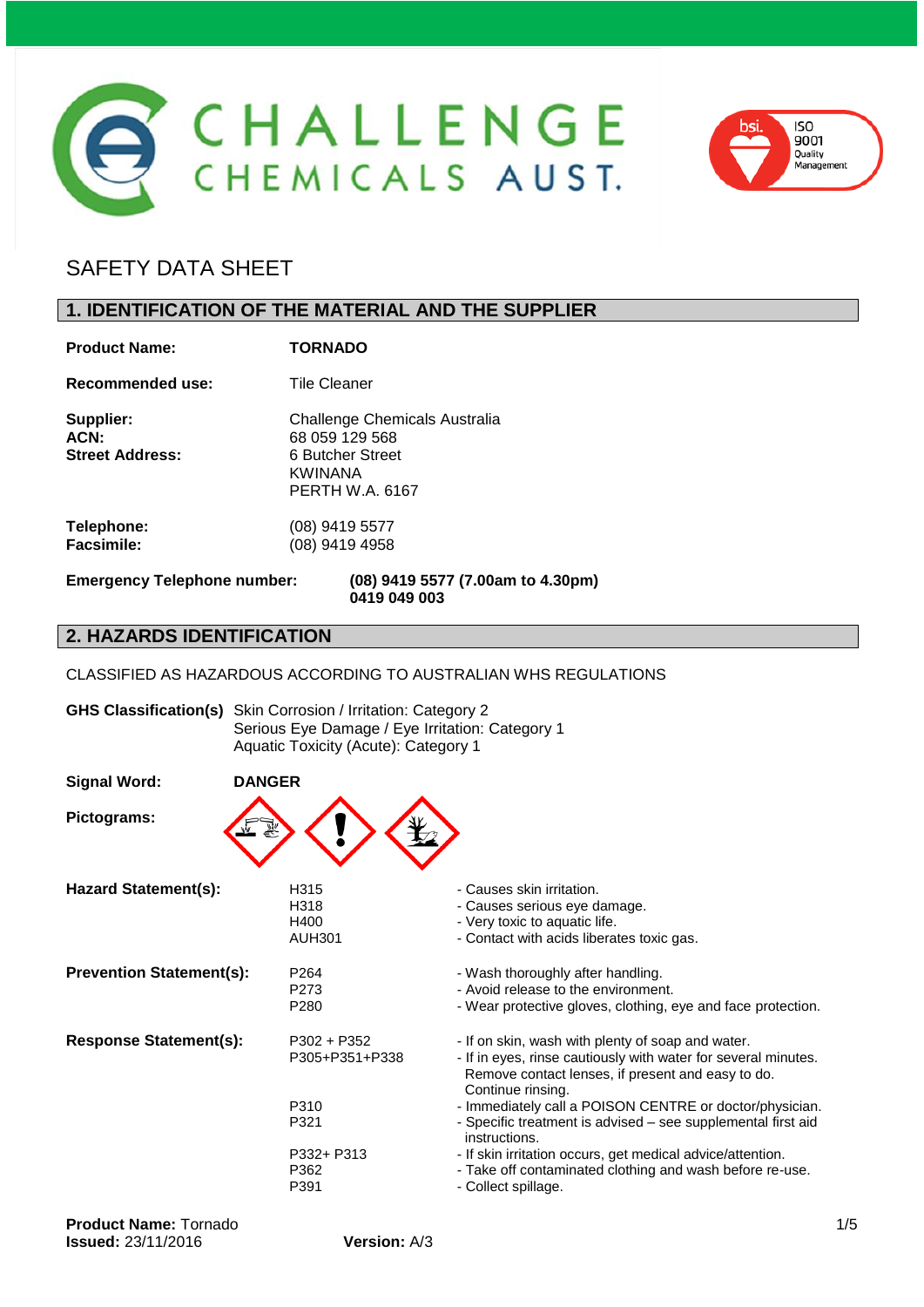| <b>Storage Statement(s):</b>  |  |
|-------------------------------|--|
| <b>Disposal Statement(s):</b> |  |

**Some allocated.** 

P<sub>501</sub> - Dispose of contents/container in accordance with relevant regulations.

**Other Hazards:** No information provided.

#### **3. COMPOSITION/INFORMATION ON INGREDIENTS**

**Recommended use:** Tile cleaner.

**Appearance:** Water like liquid with yellow tinge and lemon/chlorine odour.

| <b>CHEMICAL ENTITY</b>       | CAS NO.       | <b>EC Number</b> | Content   |
|------------------------------|---------------|------------------|-----------|
| Water                        | 7732-18-5     | 231-791-2        | $<60\%$   |
| Sodium Hydroxide             | 1310-73-2     | 215-185-5        | $1\%$     |
| Sodium Hypochlorite          | 7681-52-9     | 231-668-3        | $< 5\%$   |
| Other ingredients determined | Not Available | Not Available    | Remainder |

All the constituents of this materials are listed on the Australian Inventory of Chemical Substances (AICS).

## **4. FIRST AID MEASURES**

to be Non Hazardous.

Poison Information Centres in each State capital city can provide additional assistance for scheduled poisons. Ring 13 11 26

**Ingestion:** Immediately rinse mouth with water. Give water to drink. Do NOT induce vomiting. If vomiting occurs, place victim's face downwards, head lower than hips to prevent vomit entering lungs. Seek immediate medical assistance.

**Eye Contact:** Immediately irrigate with copious quantities of water for at least 15 minutes. Eyelids to be held open. Seek medical assistance if irritation persists.

**Skin Contact:** Immediately wash contaminated skin with plenty of water. For gross contamination, immediately drench with water and remove clothing. Remove contaminated clothing and wash before re-use.

**Inhalation:** Remove victim from exposure – avoid becoming a casualty. Remove contaminated clothing and loosen remaining clothing. Allow patient to assume most comfortable position and keep warm. Keep at rest until fully recovered.

**Important Symptoms:** See section 11 for more detailed information on health effects and symptoms.

**Notes to physician:** Treat symptomatically and as for alkaline corrosive material.

#### **5. FIRE-FIGHTING MEASURES**

**Fire fighting further advice:** Not combustible. Fire fighters to wear self-contained breathing apparatus if risk of exposure to vapour or products of combustion.

**Suitable extinguishing media:** Water fog (or if unavailable fine water spray), foam, dry agent (carbon dioxide, dry chemical powder).

**Special Hazards:** Non combustible. Chlorine fumes may be generated in a fire situation.

**Hazchem Code:** None allocated.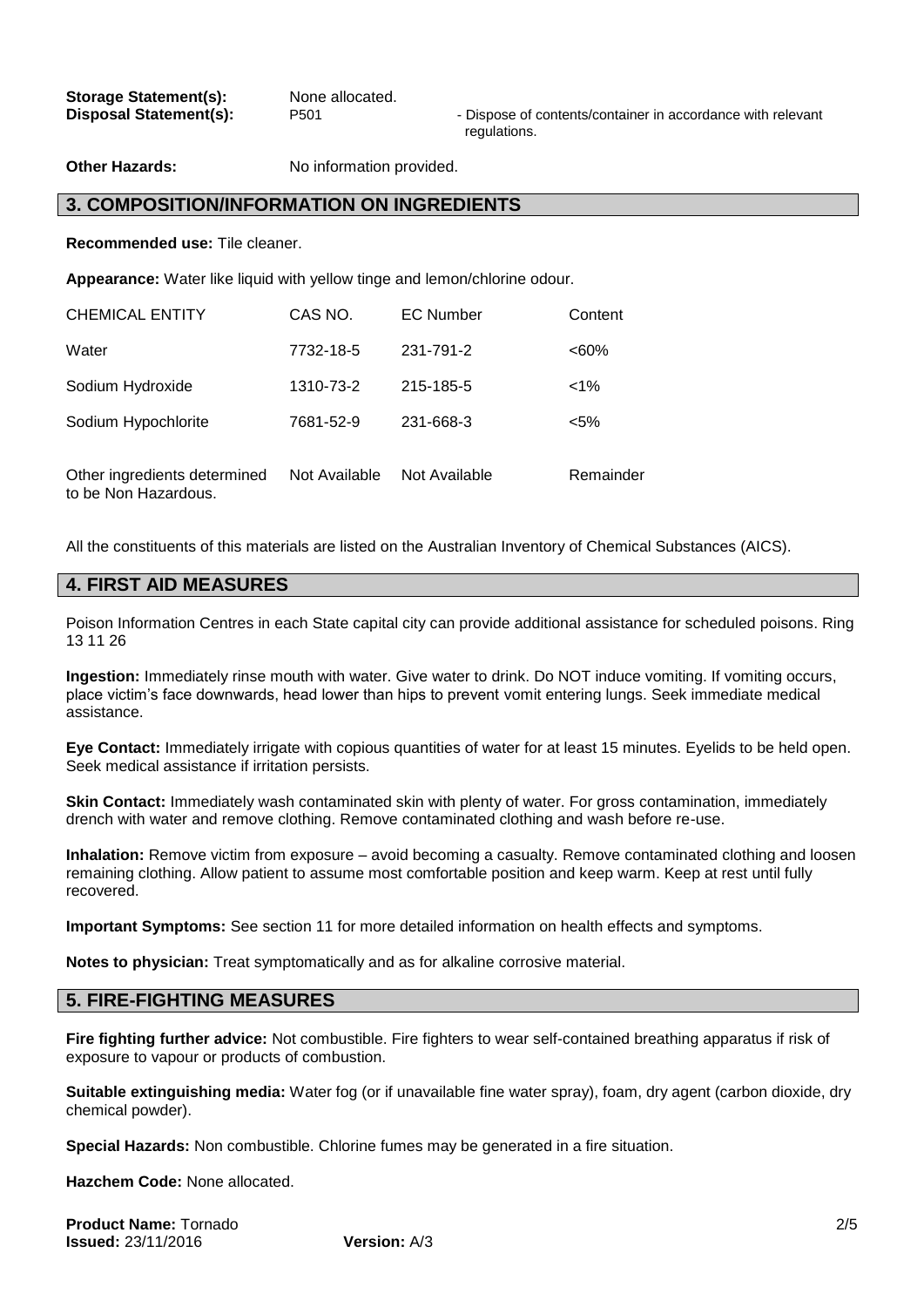# **6. ACCIDENTAL RELEASE MEASURES**

Slippery when spilt. Clear area of all unprotected personnel. Wear protective equipment to prevent skin and eye damage. Contain using sand and soil – prevent runoff into drains and waterways. Use absorbent (soil or sand, inert material, vermiculite). Collect and seal in properly labeled containers for disposal.

Wear personal protective equipment as detailed in section 8 of the SDS.

#### **7. HANDLING AND STORAGE**

**Storage:** Ensure containers are adequately labelled and sealed when not in use. Store in a well ventilated area away from acids, organic material, foodstuffs, heat and ignition sources.

Before use carefully read the product label. Safe working practices are recommended.

## **8. EXPOSURE CONTROLS / PERSONAL PROTECTION**

#### **National occupational exposure limits.**

Exposure standards for constituent: Chlorine TWA 1ppm (3mgm/m<sup>3</sup>)

Sodium Hydroxide peak limitation =  $2mg/m<sup>3</sup>$ 

**Biological Limits:** No biological limits entered for this product.

As published by the National Occupational Health and Safety Commission (Worksafe Australia). Peak limitation – a ceiling concentration which should not be exceeded over a measurement period which should be as short as possible but not exceeding 15 minutes.

This exposure standard is a guide to be used in the control of occupational health hazards. All atmospheric contamination should be kept to as low a level as is workable. Exposure standards should not be used as fine dividing lines between safe and dangerous concentrations of chemicals. They are not a measure of relative toxicity.

**Engineering Measures:** Avoid inhalation. Use in well ventilated areas. The use of mechanical extraction ventilation is recommended.

**Personal Protection Equipment:** Wear safety goggles, PVC or rubber gloves and coveralls. If an inhalation risk exists use a Type B respirator.

# **9. PHYSICAL AND CHEMICAL PROPERTIES**

Form / Colour / Odour: Water like liquid with yellow tinge and lemon/chlorine odour.

Specific Gravity : 1.05 Melting Point (C): Not applicable Rel Vapour Density: Not determined Boiling Point (C): Not determined Vapour Pressure : Not determined Decomp. Point (C): Not determined Flash Point: Not determined Sublimation Point: Not applicable Flammability Limits: Not determined pH: 13.0 – 14.0 Autoignition Temp (C): Not determined<br>
% Volatile by Volume: 93<br>
Evaporation Rate: Not determined<br>
Evaporation Rate: Not determined Solubility in Water: 100%

Evaporation Rate: Not determined

# **10. STABILITY AND REACTIVITY**

**Stability:** Stable

**Reactivity:** Reacts with acids to form chlorine gas.

**Hazardous Polymerisation:** Will not occur.

**Conditions to Avoid:** Open flames, heat, sparks and other ignition sources.

**Materials to Avoid:** Oxidising agents, organic materials, reducing agents, metal powders, acids and any form of heat.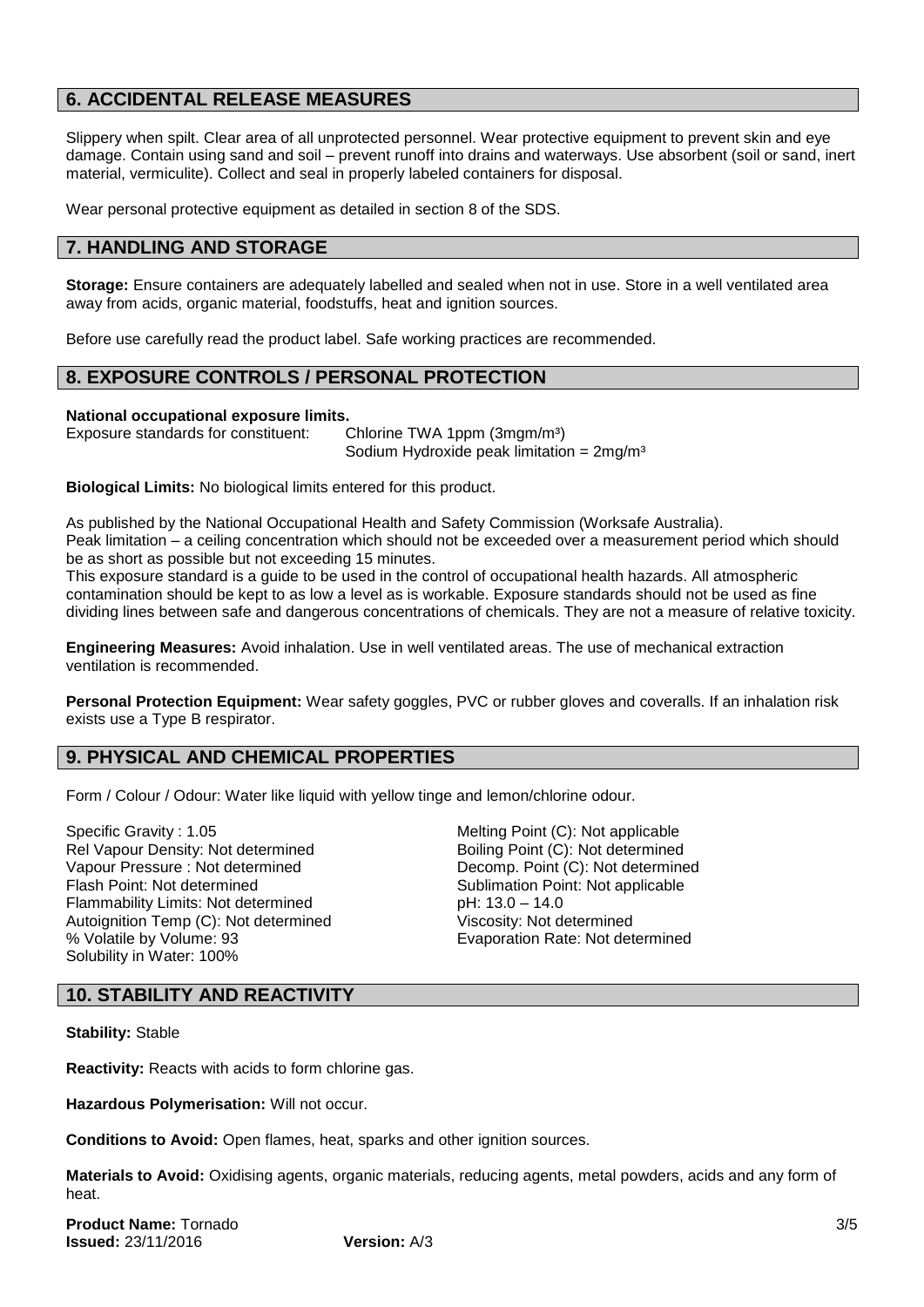**Hazardous Decomposition Products:** May evolve oxides of chlorine when heated to decomposition.

# **11. TOXICOLOGICAL INFORMATION**

**Main Symptoms:** No adverse health effects expected if the product is handled in accordance with this Safety Data Sheet and the product label. Symptoms that may arise if the product is mishandled are:

**Acute Toxicity:** Based on the available data this product is expected to be of low toxicity. The following data is available for Sodium Hypochlorite: Oral LD50 8910mg/kg (rat)

**Ingestion:** Swallowing may result in nausea, vomiting, diarrhea, abdominal pain, swelling of the larynx and subsequent suffocation.

**Eye Contact:** A severe eye irritant. Contamination of the eyes may result in permanent damage. Contact can cause corneal burns.

**Skin Contact:** Skin contact may result in irritation. May cause skin burns. .

**Inhalation:** Inhalation of mists may result in respiratory irritation and possible harmful corrosive effects.

**Sensitisation:** No sensitisation to skin or respiratory system.

**Mutagenicity Carcinogenicity and Reproductive Toxicity:** Not classified as a mutagen, carcinogen or reproductive toxin.

**Specific Target Organ Toxicity (STOT-RE & STOT-SE):** Over exposure may result in irritation to the nose & throat, coughing and bronchitis. High level exposure may result in lung tissue damage. Not classified as causing organ damage from repeated exposure.

**Aspiration Hazard:** Not classified as causing aspiration.

#### **12. ECOLOGICAL INFORMATION**

**Ecotoxicity:** No information provided.

**Bioaccumulative Potential:** No information provided.

**Persistence and Degradability:** No information provided.

**Mobility in Soil:** No information provided.

**Other adverse effects:** Toxic to fish and aquatic organisms.

Avoid contaminating waterways.

#### **13. DISPOSAL CONSIDERATIONS**

Small spills maybe dissolved carefully in water and flushed to drain with copious amounts of water. Alternatively, normally suitable for disposal at approved land waste site.

Dispose of waste water according to local, state and federal regulations.

#### **14. TRANSPORT INFORMATION**

Not Classified as Dangerous Goods according to ADG7, IATA-DGR and IMDG codes.

**Environmental Hazards:** No information provided.

**Special Precautions:** No information provided.